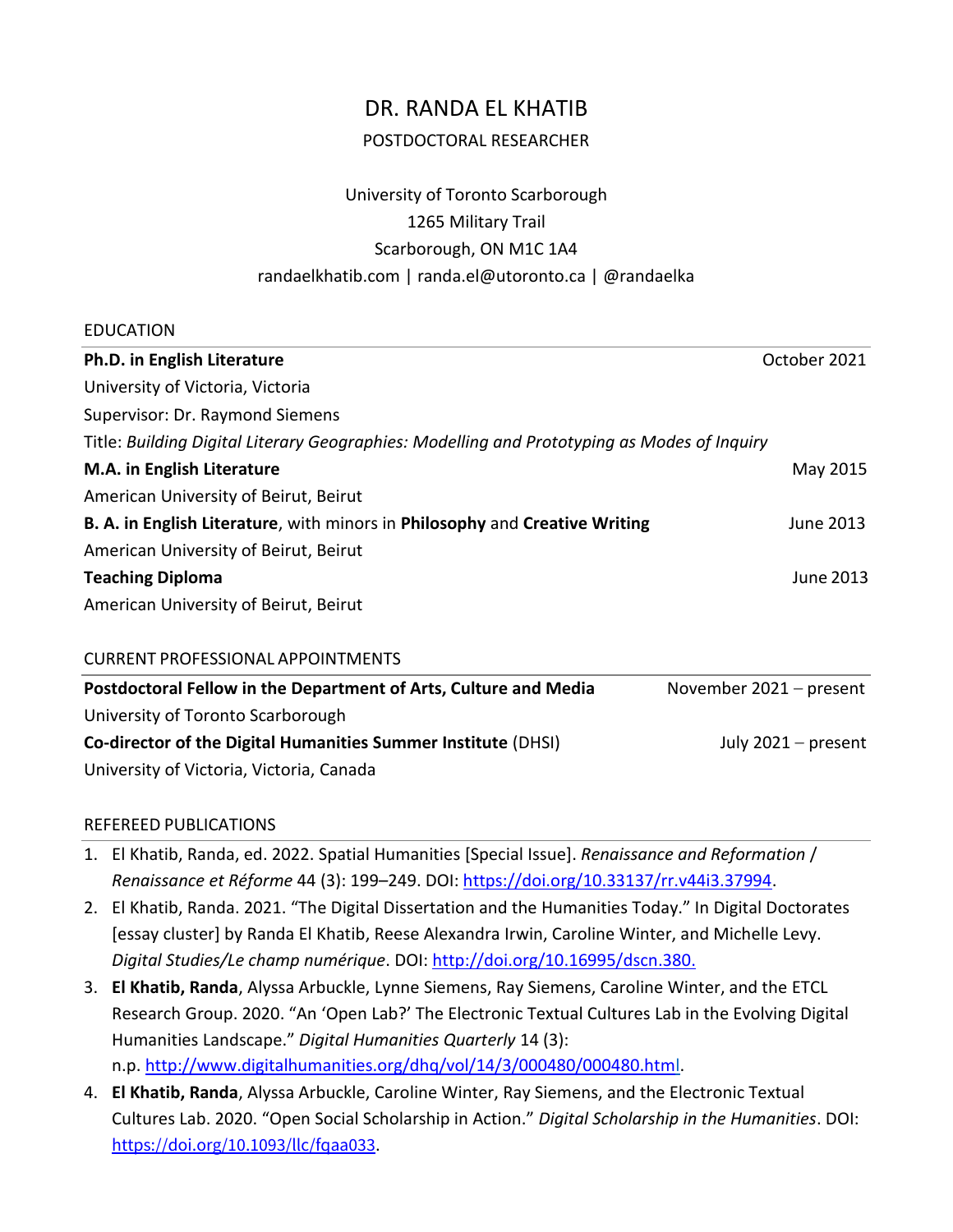- 5. **El Khatib, Randa** and Marcel Schaeben. 2020. "Why Map Literature? Geospatial Prototyping for Literary Studies and Digital Humanities." *Digital Studies/Le champ numérique* 10 (1): 1–22. DOI: [http://doi.org/10.16995/dscn.381.](http://doi.org/10.16995/dscn.381)
- 6. El Khatib, Randa. 2019. "Laying the Foundation for Community-Driven, Open Cultural Gazetteers." *KULA: Knowledge Creation, Dissemination, and Preservation Studies* 3 (1): n.p. DOI: [http://doi.org/10.5334/kula.53.](http://doi.org/10.5334/kula.53)
- 7. **El Khatib, Randa**, David Joseph Wrisley, Shady Elbassuoni, Mohamad Jaber, and Julia El Zini. 2019. "Prototyping Across the Disciplines." *Digital Studies/Le champ numérique* 8 (1): 1–20. DOI: [http://doi.org/10.16995/dscn.282.](http://doi.org/10.16995/dscn.282)
- 8. **El Khatib, Randa**, Lindsey Seatter, Tracey El-Hajj, Conrad Leibel, Alyssa Arbuckle, Raymond G. Siemens, and the INKE and ETCL Research Groups. 2019. "Open Social Scholarship Annotated Bibliography*." KULA: Knowledge Creation, Dissemination, and Preservation Studies* 3 (1): n.p. DOI: [http://doi.org/10.5334/kula.58.](http://doi.org/10.5334/kula.58)
- 9. **El Khatib, Randa**, Alyssa Arbuckle, and Ray Siemens. 2019. "Foundations for On-Campus Open Social Scholarship Activities*." KULA: Knowledge Creation, Dissemination, and Preservation Studies* 3 (1): n.p. DOI: [http://doi.org/10.5334/kula.14.](http://doi.org/10.5334/kula.14)
- 10. **El Khatib, Randa** and David Currell. 2018. "Mapping the Moralized Geography of *Paradise Lost*." In *Digital Milton*, edited by David Currell and Islam Issa. Cham: Palgrave Macmillan: 129-152. DOI: [https://doi.org/10.1007/978-3-319-90478-8\\_6.](https://doi.org/10.1007/978-3-319-90478-8_6)
- 11. Siemens, Ray, Alyssa Arbuckle, Lindsey Seatter, **Randa El Khatib**, and Tracey El Hajj. 2017. "The Value of Plurality in 'The Network with a Thousand Entrances.'" *International Journal of Humanities and Arts Computing* 11 (2): 153-73.
- 12. Arbuckle, Alyssa, Nina Belojevic, Tracey El Hajj, **Randa El Khatib,** Lindsey Seatter, and Raymond G. Siemens, with Alex Christie, Matthew Hiebert, Jon Saklofske, Jentery Sayers, Derek Siemens, Shaun Wong, and the INKE and ETCL Research Groups. 2017. "The Annotated Bibliography of Social Knowledge Creation." In *Social Knowledge Creation in the Humanities*, edited by Alyssa Arbuckle, Aaron Mauro, and Daniel Powell, 29-264. Arizona: Iter Academic Press and Arizona Center for Medieval and Renaissance Studies.
- 13. **El Khatib, Randa**, Julia El Zini, Shady Elbassuoni, Mohamad Jaber, David Joseph Wrisley. 2016. "TopoText: Interactive Digital Mapping of Literary Text." *Proceedings of COLING 2016, the 26th International Conference on Computational Linguistic: System Demonstrations*: 189-193.

# FORTHCOMING REFEREED PUBLICATIONS

14. El Khatib, Randa. "Drawing Digital Scholarship into the Academic Conversation: The Exigency of *Early Modern Digital Review*." In *The Present and Future of Early Modern Digital Studies: Towards the 25th Anniversary of Iter*, edited by Laura Estill and Raymond Siemens. Toronto: Iter Press.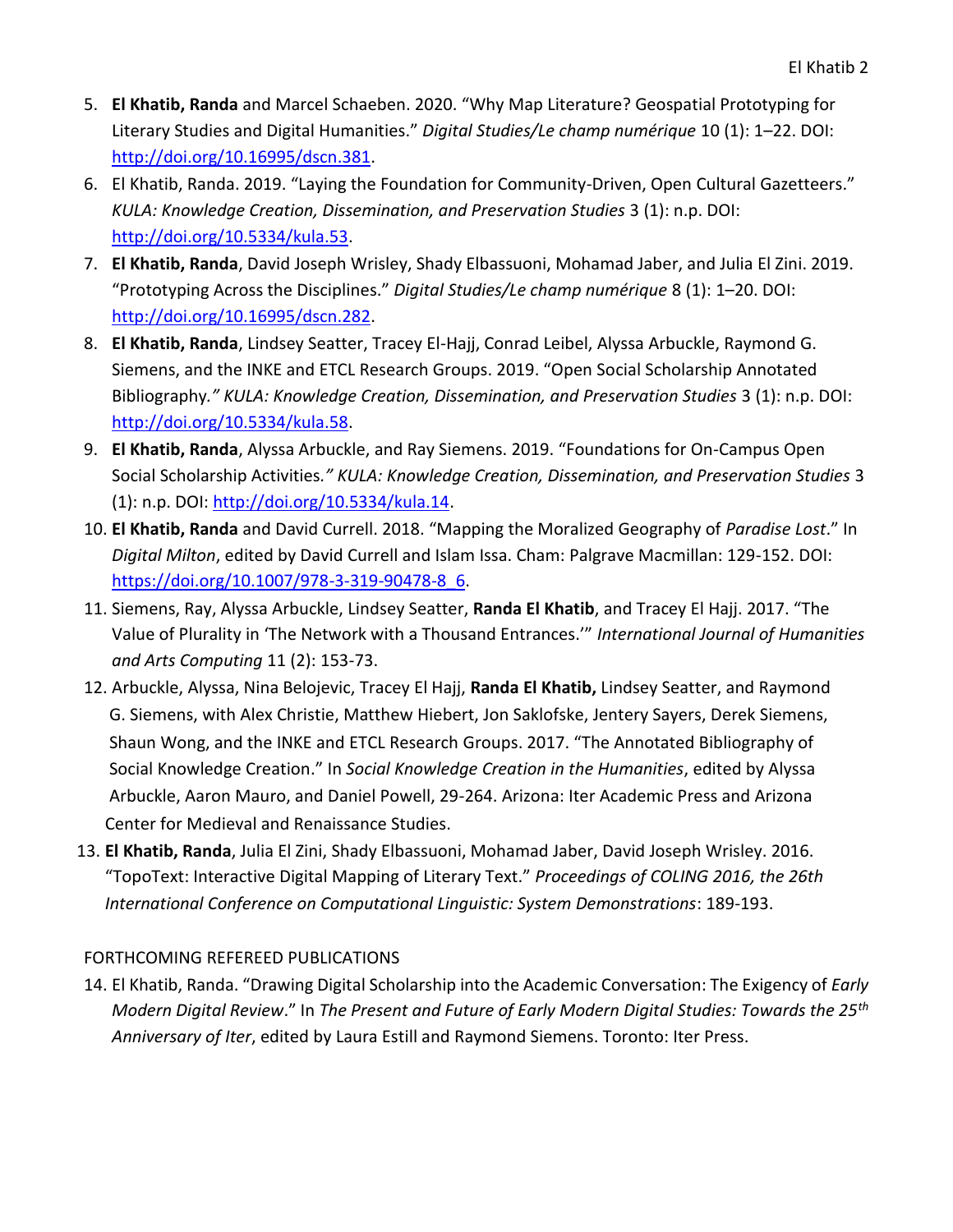- 15. El Khatib, Randa. "Collocating Places and Words with TopoText." In *Social Knowledge Creation in the Humanities 2*, edited by Aaron Mauro. Toronto: Iter Press and Arizona Center for Medieval and Renaissance Studies.
- 16. Ross, Shawna and **Randa El Khatib**. "Digital Thematic Analysis" In *Text Analytics for Literature: Tools & Methods from the Digital Humanities*, edited by James O'Sullivan. London: Bloomsbury.
- 17. El Khatib, Randa. "Introduction: Open Scholarship Perspectives on Digital Pedagogy and Training." In "Digital Humanities Pedagogy and Training Annotated Bibliography" by Alan Colin Arce, Vitor Yano, Anna Honcharova, and Randa El Khatib. Victoria: Open Scholarship Press.
- 18. Arce, Alan Colin, Vitor Yano, Anna Honcharova, and **Randa El Khatib**. "Digital Humanities Pedagogy and Training Annotated Bibliography." Victoria: Open Scholarship Press.

#### ACCEPTED REFEREED PUBLICATIONS

19. **El Khatib, Randa** and Caroline Winter, eds. *The Changing Shape of Digital Early Modern Studies*. Toronto: Iter Press.

#### DIGITAL TOOLS and PROJECTS

# [A Map](https://olvidalo.github.io/paradise-lost/) of *Paradise Lost* Forthcoming **Forthcoming Forthcoming** Project lead of an exploratory, interactive digital map and geo-edition of John Milton's *Paradise Lost*, working with Marcel Schaeben (University of Cologne).

# [Open Knowledge Program](https://etcl.uvic.ca/okp/) January 2017 – October 2021

Co-founded and led the ETCL's Open Knowledge Program, a digital public humanities incubator initiative that supports University of Victoria faculty, students, staff, and community members to carry out digital projects of public importance. To date, I have helped strategize and manage over 30 published digital projects.

Project lead of team consisting of Julia El Zini, Dr. David Joseph Wrisley, Dr. Shady Elbassuoni, and Dr. Mohamad Jaber (American University of Beirut) that created the second iteration of the open source tool TopoText with additional functionalities, including map annotation, 'human-in-the-loop' option to correct erroneous geocoded entities in the post-matching phase, and an export/import function.

#### [TopoText](https://github.com/rkhatib/topotext) 16 October 2014

project lead of team consisting of Dr. David Joseph Wrisley, Dr. Mohamad Jaber, Julia El Zini, Bilal Abi Farraj, Houda Nasser, Dr. Shady Elbassuoni, Shadia Barada, Dr. Wassim El-Hajj, and Yasmin Kadah

#### [TopoText 2.0](https://github.com/rkhatib/topotext/tree/v2) 29 April 2016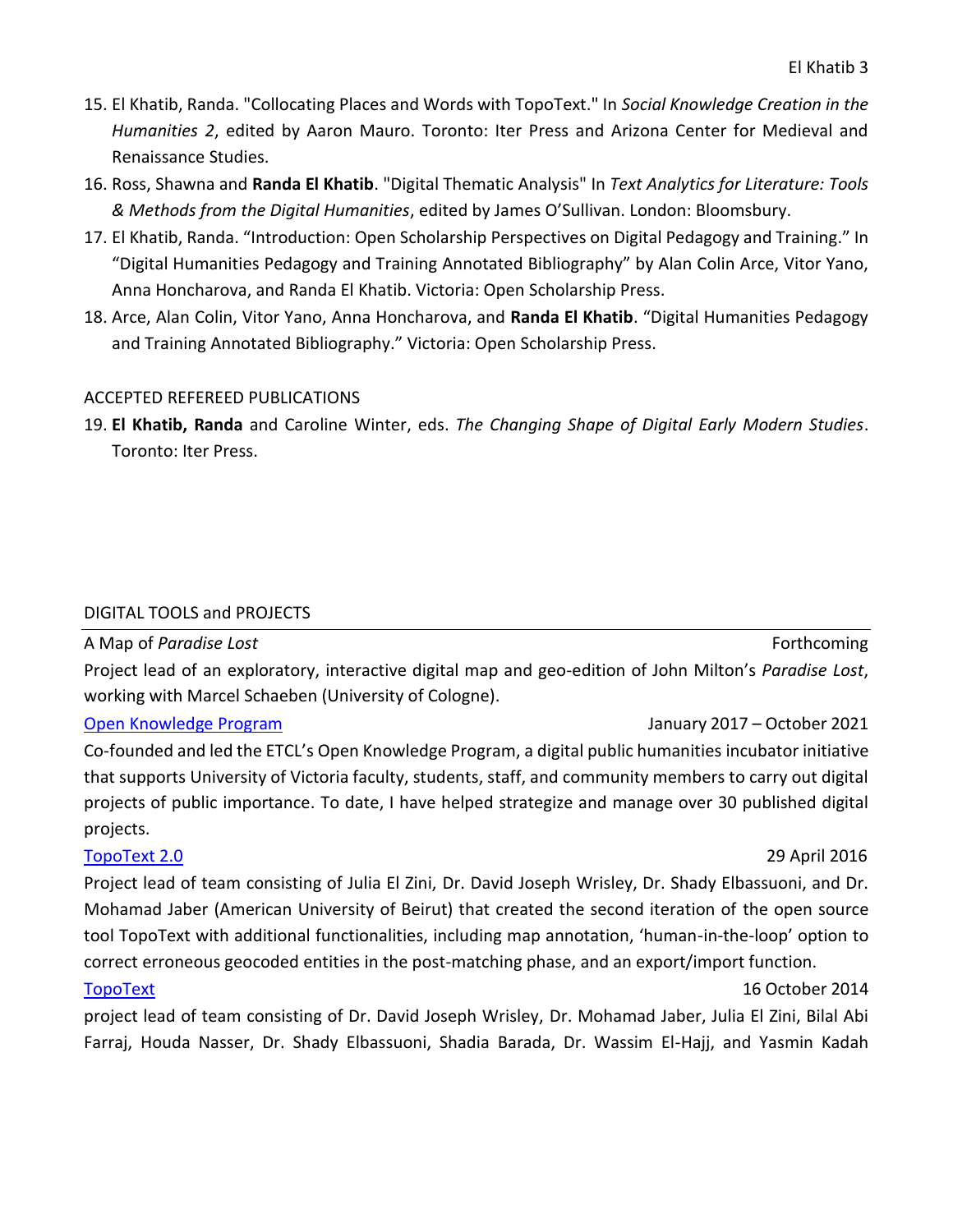(American University of Beirut) that created an open-source tool that automatically creates maps from unstructured text and produces word-place collocations.

| UNIVERSITY COURSES                                                                          |                             |
|---------------------------------------------------------------------------------------------|-----------------------------|
| University of Toronto Scarborough, Sessional Instructor                                     | January 2022 - present      |
| Media and Technology (MDSC64H3)                                                             |                             |
| Winter 2022                                                                                 |                             |
| University of Victoria, Sessional Instructor                                                | September 2018 - April 2019 |
| Academic Reading and Writing (ENGL135)                                                      |                             |
| Fall 2018 and Spring 2019                                                                   |                             |
| <b>University of Victoria, Teaching Assistant</b>                                           | September 2016 - April 2018 |
| Great Moments in English Literature (ENGL147)                                               |                             |
| Fall 2016, Fall 2017, and Spring 2018                                                       |                             |
| Literature of Our Era (ENGL146)                                                             |                             |
| Spring 2017                                                                                 |                             |
| <b>American University of Beirut, Teaching Assistant</b>                                    | September - December 2013   |
| History of the English Language (ENG229)                                                    |                             |
| <b>Fall 2013</b>                                                                            |                             |
|                                                                                             |                             |
| <b>COURSES AND WORKSHOPS AT DIGITAL HUMANITIES TRAINING INSTITUTES</b>                      |                             |
| European Summer University in Digital Humanities, Leipzig University (ESU; esu.culintec.de) |                             |
| <b>Humanities Data and Mapping Environments (30 hours)</b>                                  | $3 - 13$ August 2021        |
| Co-taught with Dr. David Joseph Wrisley                                                     |                             |
| Digital Humanities Summer Institute, University of Victoria (DHSI; dhsi.org)                |                             |
| An Open Knowledge Toolkit (4 hours)                                                         | 4-18 June 2021              |
| Co-taught with Alyssa Arbuckle, Luis Meneses, Caroline Winter, and Ray Siemens              |                             |
| Winter Institute in Digital Humanities, NYU Abu Dhabi (WIDH; wp.nyu.edu/widh)               |                             |
| Digital Humanities in the Classroom (11.5 hours)                                            | 19 – 22 January 2020        |
| Co-taught with Dr. Najla Jarkas                                                             |                             |
| Digital Humanities Summer Institute, University of Victoria (DHSI; dhsi.org)                |                             |
| Introduction to Computation for Literary Criticism (20 hours)                               | $3 - 7$ June 2019           |
| Co-taught with Dr. David Joseph Wrisley                                                     |                             |
| <b>Introduction to Computation for Literary Criticism (20 hours)</b>                        | $4 - 8$ June 2018           |
| Co-taught with Dr. James O'Sullivan                                                         |                             |
| <b>Introduction to Computation for Literary Criticism (20 hours)</b>                        | $12 - 16$ June 2017         |
| Co-taught with Dr. James O'Sullivan                                                         |                             |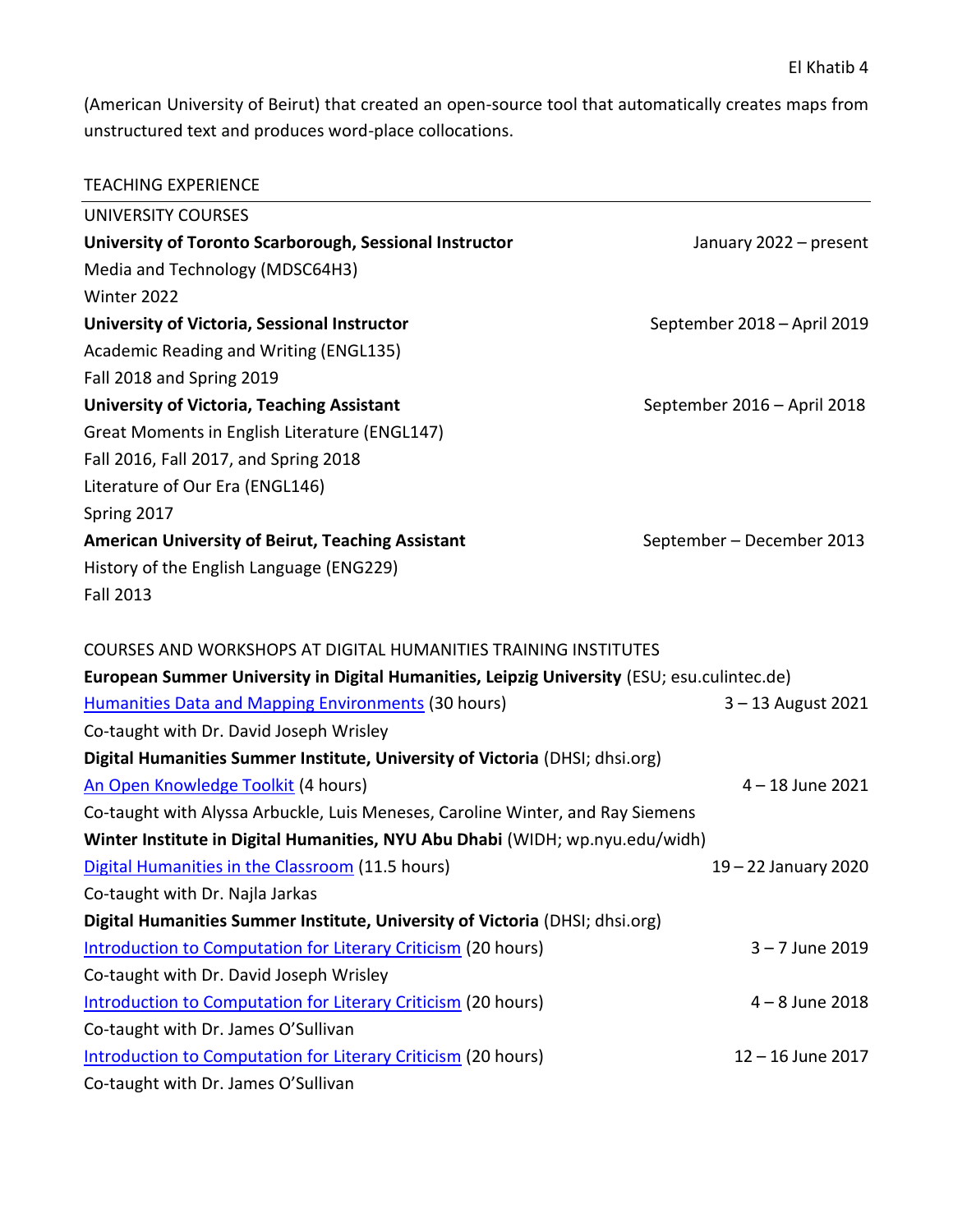| European Summer University in Digital Humanities, Leipzig University (ESU; esu.culintec.de)            |                         |
|--------------------------------------------------------------------------------------------------------|-------------------------|
| <b>Humanities Data and Mapping Environments (30 hours)</b>                                             | 23 June - 2 August 2019 |
| Co-taught with Dr. David Joseph Wrisley                                                                |                         |
| <b>Humanities Data and Mapping Environments (30 hours)</b>                                             | 17 June - 27 June 2018  |
| Co-taught with Dr. David Joseph Wrisley                                                                |                         |
| Digital Humanities Institute - Beirut, American University of Beirut (DHIB; dhibeirut.wordpress.com)   |                         |
| <b>Spatial Humanities and Digital Mapping (20 hours)</b>                                               | $2 - 6$ March 2015      |
| Co-taught with Dr. David Joseph Wrisley                                                                |                         |
| <b>OTHER WORKSHOPS</b>                                                                                 |                         |
| Renaissance Society of America Day of Digital Learning, virtual                                        | 5 April 2021            |
| Title: Text to Map: A Hands-on Session on Digital Mapping for the Humanities                           |                         |
| <b>Digital Humanities Downunder, Sydney</b>                                                            | 7 December 2020         |
| Title: An Open Knowledge Toolkit                                                                       |                         |
| <b>Modern Language Association Annual Meeting, Seattle</b>                                             | 9 January 2020          |
| Session: DH Curious? Digital Humanities Tools & Technologies for Students, Emerging Scholars, Faculty, |                         |
| Librarians & Administrators                                                                            |                         |
| <b>Title: Geospatial Humanities</b>                                                                    |                         |
| Leverhulme Visiting Professorship at Loughborough University, Loughborough                             | 9 December 2019         |
| Title: How to Run a Wikipedia Edit-a-thon                                                              |                         |
| <b>Modern Language Association Annual Meeting, Chicago</b>                                             | 3 and 5 January 2019    |
| Session: DH Curious? Digital Humanities Tools & Technologies for Students, Emerging Scholars, Faculty, |                         |
| Librarians & Administrators                                                                            |                         |
| <b>Title: Geospatial Humanities</b>                                                                    |                         |
| University of Victoria, Victoria                                                                       | 25 January 2018         |
| Session: Skills training for research exchange group from De Montfort University, UK                   |                         |
| Title: Introduction to Geospatial Humanities                                                           |                         |
| <b>Modern Language Association Annual Meeting, New York</b>                                            | 6 January 2018          |
| Session: Digital Humanities Tools and Technologies for Students, Emerging Scholars, Faculty Members,   |                         |
| Librarians, and Administrators                                                                         |                         |
| Title: Digital Mapping for the Humanities                                                              |                         |
| German Historical Institute, Washington DC                                                             | 20 - 22 October 2016    |
| <b>Title: Georeferencing Historical Maps</b>                                                           |                         |
| Digital Humanities Summer Institute (Unconference), Victoria                                           | 16 June 2016            |
| <b>Title: Digital Mapping</b>                                                                          |                         |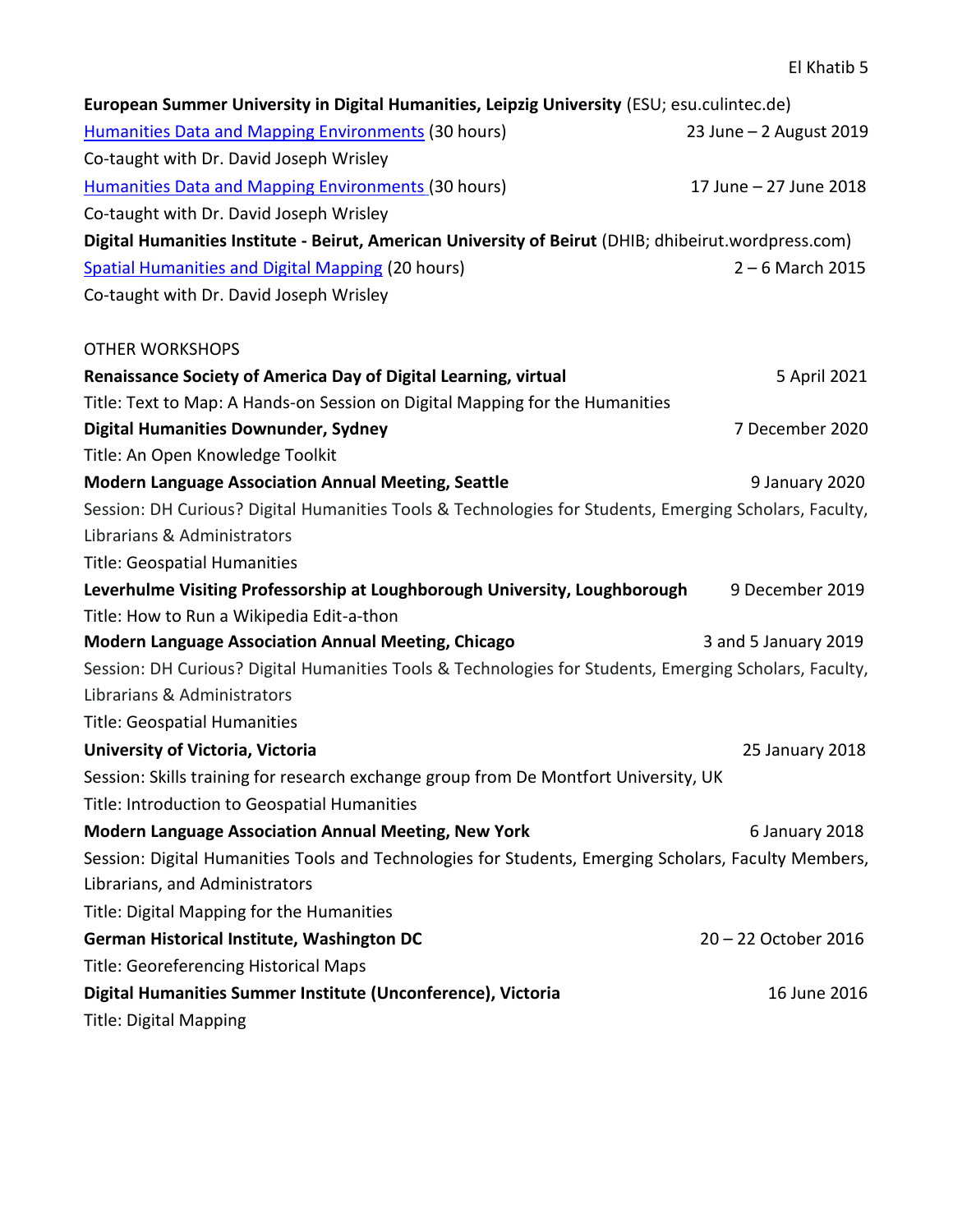# RESEARCH APPOINTMENTS AND AFFILIATIONS

| Critical Digital Methods Institute (CDMI; criticaldigitalmethods.ca) | November 2021 – present       |
|----------------------------------------------------------------------|-------------------------------|
| University of Toronto Scarborough, Scarborough, Canada               |                               |
| Affiliated Postdoctoral Fellow                                       |                               |
| Electronic Textual Cultures Lab (ETCL; etcl.uvic.ca)                 | January 2019 – October 2021   |
| University of Victoria, Victoria, Canada                             |                               |
| Assistant Director, Open Knowledge Initiatives                       |                               |
| Digital Humanities Summer Institute (DHSI; dhsi.org)                 |                               |
| University of Victoria, Victoria, Canada                             |                               |
| Associate Director                                                   | January 2020 - July 2021      |
| <b>Early Modern Digital Review</b> (EMDR; emdr.itercommunity.org)    |                               |
| <b>Managing Editor</b>                                               | September 2017 – October 2021 |
| Electronic Textual Cultures Lab (ETCL; etcl.uvic.ca)                 |                               |
| University of Victoria, Victoria, Canada                             |                               |
| Lab Mentor                                                           | April 2018 - January 2019     |
| Special Projects Coordinator                                         | May 2017 - January 2019       |
| <b>Research Assistant</b>                                            | September 2015 - May 2017     |
| American University of Beirut (AUB; aub.edu.lb)                      |                               |
| Beirut, Lebanon                                                      |                               |
| Graduate Research Assistant                                          | October 2013 - May 2015       |

# CONFERENCE and EVENT ORGANIZATION, COORDINATION, ASSISTANCE

| Digital Humanities Summer Institute, University of Victoria                                          | 7 - 18 June 2021   |
|------------------------------------------------------------------------------------------------------|--------------------|
| Led organization of the seven aligned conferences and events hosted by the Digital Humanities        |                    |
| Summer Institute (DHSI 2021-Online Edition), working with individual aligned conference leads and    |                    |
| the DHSI team and partners (2000+ registrations)                                                     |                    |
| Digital Humanities Summer Institute, University of Victoria                                          | $1 - 11$ June 2020 |
| Led organization of the first virtual Digital Humanities Summer Institute (DHSI 2020—Online Edition) |                    |
| with Caroline Winter and Luis Meneses, working with DHSI team and partners (1200+ registrations)     |                    |
| Renaissance Society of America 2020 Digital Humanities Virtual Conference 30 March - 2 April 2020    |                    |
| (NTRS-DH@RSA Virtual Conference: New Technologies and Renaissance Studies and Renaissance            |                    |
| Society of America Discipline Representative for Digital Humanities Virtual Conference)              |                    |
| Led organization of the Renaissance Society of America virtual conference for accepted presentations |                    |
| on the Digital Humanities track due to the cancellation of the annual meeting (COVID-19) in          |                    |
| Philadelphia with Caroline Winter and Luis Meneses, working with partners (~200 registrations)       |                    |
| Digital Humanities Summer Institute, University of Victoria                                          | $3 - 14$ June 2019 |
| Assisted with local coordination and organized the mystery lunches                                   |                    |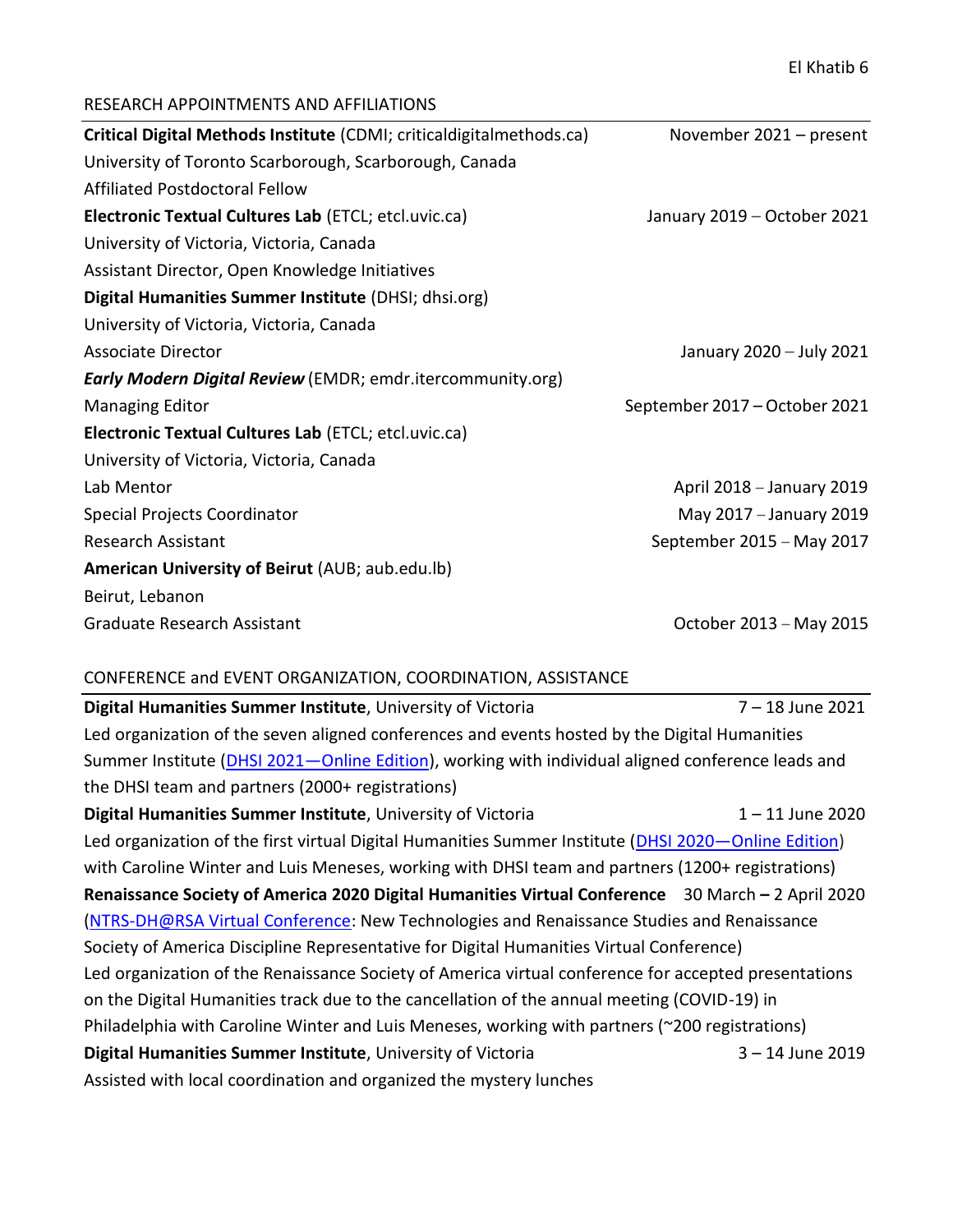**Digital Humanities Summer Institute**, University of Victoria **1998 12018** 4 – 15 June 2018 Assisted with local coordination and organized the mystery lunches **Society for the History of Authorship, Reading and Publishing,** University of Victoria 9 – 12 June 2017 Assisted with setting the program, scheduling, and local coordination **Digital Humanities Summer Institute**, University of Victoria 5 – 16 June 2017 Organized the mystery lunches and social media awards; assisted with local coordination **Digital Humanities Annual Conference**, Jagiellonian University 11 – 16 July 2016 Volunteer; assisted with local coordination **Digital Humanities Summer Institute**, University of Victoria 6 – 17 June 2016 Organized the mentorship program, mystery lunches, and social media awards; co-coordinated the unconference with Dr. Paige Morgan and Dr. Yvonne Lam; assisted with local coordination **[THATCamp Beirut 2015](http://beirut2015.thatcamp.org/)**, Beirut 7 March 2015 Co-organizer with Dr. David Joseph Wrisley **[Digital Humanities Institute of Beirut](https://dhibeirut.wordpress.com/)**, Beirut 2 – 6 March 2015 Co-founder and co-organizer of the first digital humanities institute in the Arab world with Dr. David

Joseph Wrisley (bi-annual; ongoing)

#### SERVICE TO THE PROFESSION

| <b>Early Modern Digital Review</b>                                                               | January 2022 - present      |
|--------------------------------------------------------------------------------------------------|-----------------------------|
| Editor                                                                                           |                             |
| Renaissance and Reformation / Renaissance et Réforme                                             | January 2022 - present      |
| Associate Editor responsible for Digital Resources                                               |                             |
| <b>Digital Humanities Summer Institute</b>                                                       | October 2022 – present      |
| Co-Director                                                                                      |                             |
| <b>Iter Community Conference Program Committee</b>                                               | June 2020 – present         |
| Committee member and New Technologies and Renaissance Studies representative for the Renaissance |                             |
| Society of America                                                                               |                             |
| Digital Humanities Annual Conference, Ottawa                                                     | <b>July 2020</b>            |
| Abstract reviewer                                                                                |                             |
| Pop! Public. Open. Participatory                                                                 | June 2020; June 2019        |
| Reviewer for Pop! journal                                                                        |                             |
| Digital Scholarship on Tap Interdisciplinary Speaker Series                                      | September 2018 - March 2020 |
| Co-founder and co-organizer with Dr. Matthew Huculak                                             |                             |
| <b>IDEAH (Interdisciplinary Digital Engagement in Arts &amp; Humanities)</b>                     | October 2019                |
| Reviewer for inaugural issue of IDEAH                                                            |                             |
| Digital Humanities Annual Conference, TivoliVredenburg                                           | <b>July 2019</b>            |
| Abstract reviewer                                                                                |                             |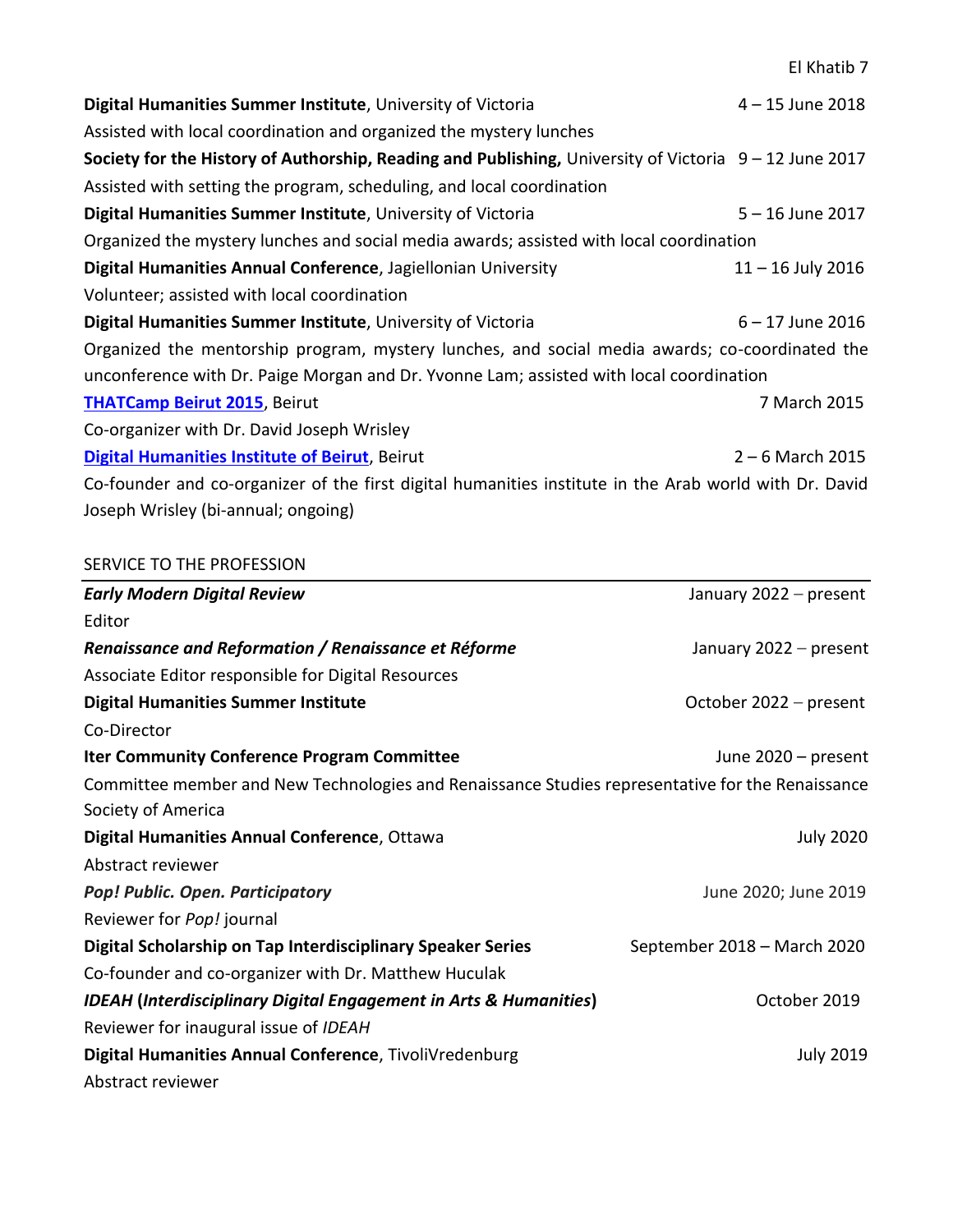El Khatib 8 **Brown Bag Lecture Series September 2017** – September 2018 Co-organizer with Dr. Matthew Huculak **Alliance of Digital Humanities Organizations** July 2017 – June 2018 Communications Fellow *Scholarly Research and Communication* June 2016 Reviewer for Implementing New Knowledge Environments 2016 Conference Proceedings FELLOWSHIPS AND INVITED POSITIONS **Graduate Fellow, Centre for Studies in Religion and Society** 1 September 2020 – 13 August 2021 Carried out research on biblical cartography in early modern literature using digital mapping methods **Visiting Researcher, University of Newcastle** 8 – 18 April 2020 (postponed due to COVID-19) Invited to join the Centre for 21st Century Humanities and English Department to research, present, and collaborate on several open scholarship projects **Visiting Researcher, British Library** 26 November – 10 December 2019 Carried out archival research on early modern maps **Leverhulme Visiting Professorship, Loughborough University** 2 – 9 December 2019 Held the shared Leverhulme Visiting Professorship position with Dr. Ray Siemens and the Electronic Textual Cultures Lab directorship **Visiting Researcher, University of Cologne** 25 April – 5 May 2018

Research visit to the Historisch-Kulturwissenschaftliche Informationsverarbeitung (HKI) (Digital Humanities Centre) that involved giving a public lecture and collaborating on several projects

# INVITED KEYNOTES AND LECTURES

- 1. "Foundations for Open Social Scholarship, in the Canadian Social Knowledge Institute (C-SKI)." Invited keynote delivered with Ray Siemens, Alyssa Arbuckle, Luis Meneses, Caroline Winter, and Graham Jensen at Contemporary Trends and Developments in Cultural Studies and the Humanities, 22 October 2021, University of Rome Tor Vergata, Rome and Guru Ghasidas Visyavidyalaya, Bilaspur.
- 2. "Open Social Scholarship as a Foundation for Digital Humanities." Invited keynote delivered with Ray Siemens, Luis Meneses, Caroline Winter and Graham Jensen at the European Summer University in Digital Humanities, 13 August 2021, University of Leipzig, Leipzig.
- 3. "Early Modern Biblical Cartography in John Milton's *Paradise Lost.*" Lecture delivered to the Centre for Studies in Religion and Society, 28 January 2021, University of Victoria, Victoria.
- 4. "Geospatial Approaches to Humanities Inquiry." Invited speaker for the "Lecture Series on Digital Humanities" at the SPARC Sponsored Collaborative Research Project, 30 September 2020, Pondicherry University, Pondicherry and Western Sydney University, Sydney.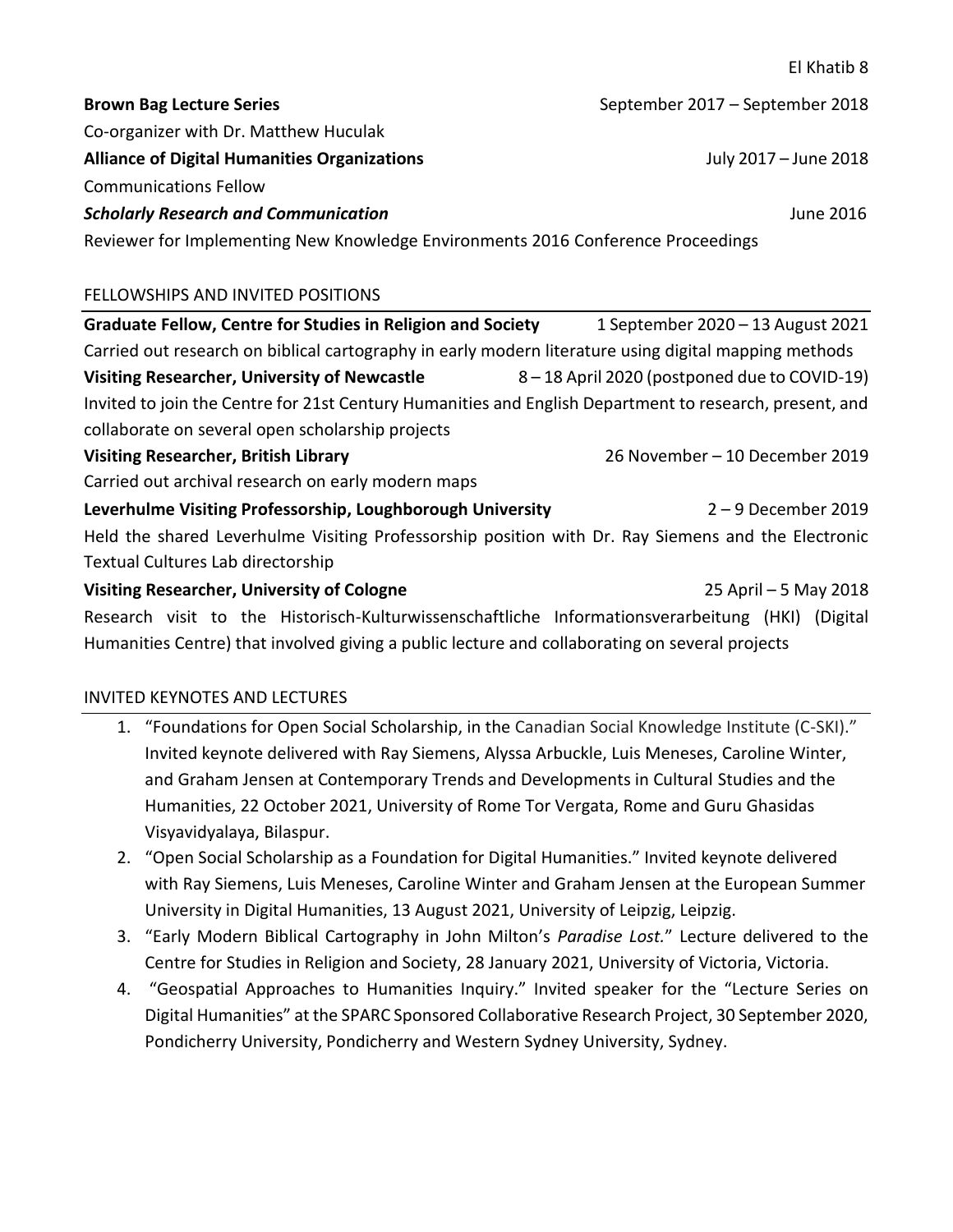- 5. "Participatory Mapping and Surveillance Technology in the Age of COVID-19." Digital Humanities: Reading and Writing in the Online World (Instructor: Dr. Rahul K. Gairola), 19 May 2020, Murdoch University, Perth.
- 6. "Geovisualizing the Literary Space of Milton's *Paradise Lost*." Leverhulme Visiting Professorship, 9 December 2019, Loughborough University, Loughborough.
- 7. "'Defying the 'Bird's Eye View': The Promise of (Participatory) Mapping." Digital Humanities: Reading and Writing in the Online World (Instructor: Dr. Rahul K. Gairola), 13 May 2019, Murdoch University, Perth.
- 8. "Geospatial Research Prototyping." Centre for eHumanities Digital Colloquium, 31 April 2018, University of Cologne, Cologne.
- 9. "#MyDHis Iterative." #MyDHis Opening Panel at the Digital Humanities Summer Institute, 4 June 2018, University of Victoria, Victoria.
- 10. "Digital Mapping." Tools, Techniques, and Culture of the Digital Humanities (Instructor: Dr. Luis Meneses), 18 September 2017, University of Victoria, Victoria.
- 11. "Social Network Analysis." Tools, Techniques, and Culture of the Digital Humanities (Instructor: Dr. Matthew Huculak), 24 November 2016, University of Victoria, Victoria.

#### ROUNDTABLES

### ORGANIZED

- "New Technologies and Renaissance Studies IV: Spatial Humanities: Pushing the Boundaries of Digital Objects." Renaissance Society of America (RSA 2022), 30 March 2022 (forthcoming), Dublin.
- "New Technologies and Renaissance Studies III: The Life Cycle of Digital Objects." Renaissance Society of America (RSA 2021), 15 April 2021, virtual conference.

# DISCUSSANT

- "New Technologies and Renaissance Studies III: Multimedia Milton in the Digital World." Renaissance Society of America (RSA 2022), 30 March 2022 (forthcoming), Dublin.
- "[Early Modern Material Culture: New Approaches in Digital Humanities II.](https://rsa.confex.com/rsa/21virtual/meetingapp.cgi/Session/4471)" Renaissance Society of America (RSA 2021), 21 April 2021, virtual conference.

#### OTHER PRESENTATIONS

1. "Surveying the Open Social Scholarship Critical Landscape: Connection, Training, Community, Policy." Putting Open Social Scholarship Into Practice, with Alyssa Arbuckle, Graham Jensen, Caroline Winter, and Ray Siemens, 9 December 2021, University of Victoria, Victoria.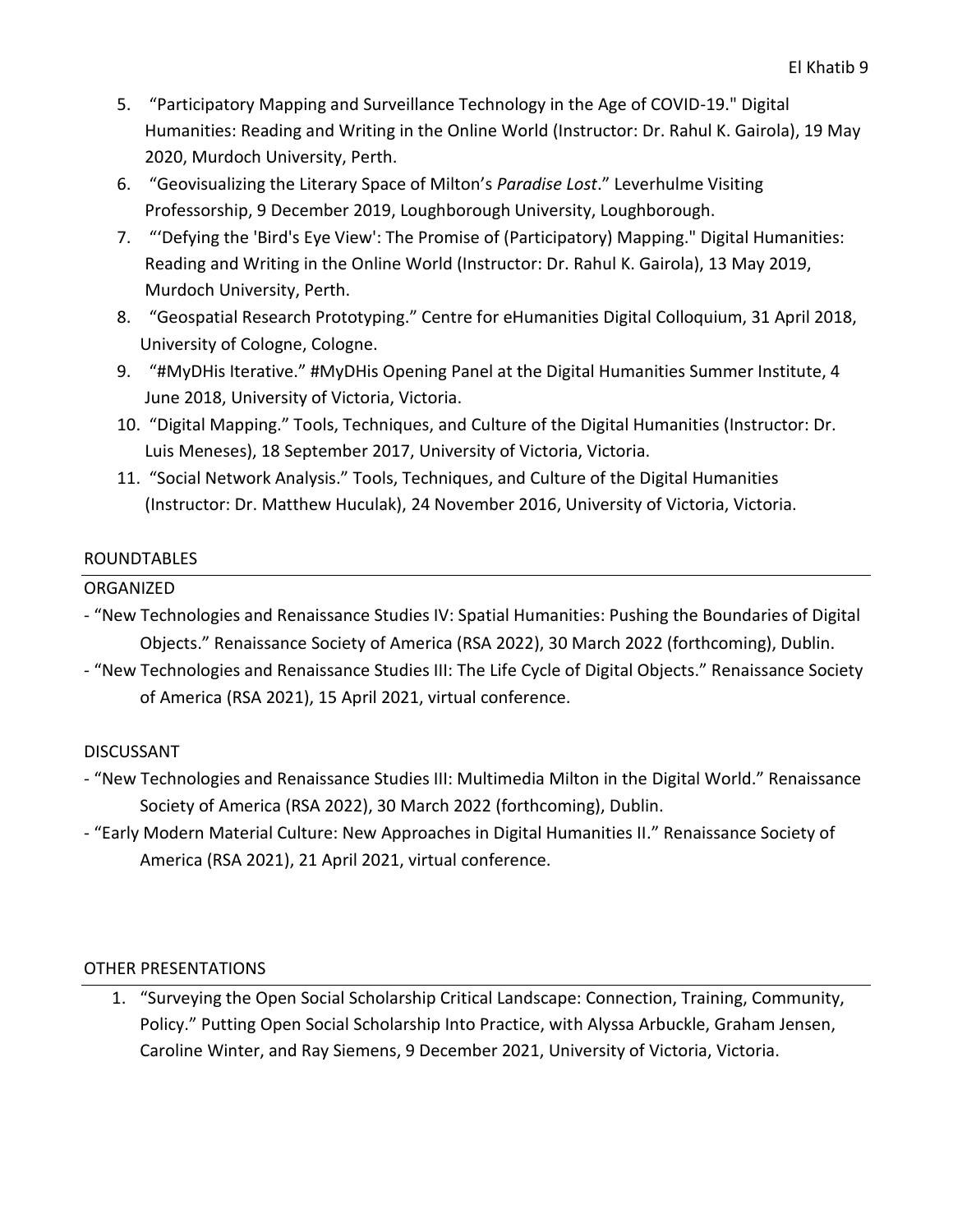- 2. "Open Knowledge at UVic Libraries: Three Digital Projects." Vancouver Island Library Staff Conference, with Aditi Gupta, Caroline Winter, Pia Russell, and Ying Liu, 5 February 2021, University of Victoria, Victoria.
- 3. "Early Modern Digital Review: Peer Reviewing Digital Projects that Study the Early Modern World." Engaging Open Social Scholarship, with Ray Siemens, 10 December 2020, University of Victoria, Victoria.
- 4. "Platform Governance: Identifying and Implementing Shared Goals of Iter Gateway." Engaging Open Social Scholarship, with William R. Bowen and Ray Siemens, 10 December 2020, University of Victoria, Victoria.
- 5. "Reimagining the Open Knowledge Practicum for a Virtual Environment." Engaging Open Social Scholarship, with Caroline Winter, Alyssa Arbuckle, and Ray Siemens, 10 December 2020, University of Victoria, Victoria.
- 6. "Open Knowledge Toolkit." Digital Humanities Downunder, with Caroline Winter, Alyssa Arbuckle, Luis Meneses, Randa El Khatib, and Ray Siemens, 7 December 2020, Western Sydney University, Sydney.
- 7. "The Open Knowledge Program: Creating Space for Digital, Public Scholarship." Digital Humanities Annual Conference (DH 2020), with Caroline Winter, Alyssa Arbuckle, and Ray Siemens, 20 July 2020, University of Ottawa and Carleton University, Ottawa.
- 8. "Open Social Scholarship 2.0: The ETCL's Open Knowledge Program." Implementing New Knowledge Environments Annual Conference (INKE 2020), with Caroline Winter, 14 January 2020, Hotel Grand Pacific, Victoria.
- 9. "An 'Open Lab?' The Electronic Textual Cultures Lab in the Evolving Digital Humanities Landscape." Digital Humanities Annual Conference (DH 2019), with Alyssa Arbuckle, Ray Siemens and Luis Meneses, 10 July 2019, TivoliVredenburg, Utrecht.
- 10. "The Decentralizing Potential of Community-based Mapping." Digital Humanities Institute Beirut (DHIB 2019), 2 May 2019, American University of Beirut, Beirut.
- 11. "Diversifying the Narratives of Maps Through Community-Based Mapping." Implementing New Knowledge Environments Annual Conference (INKE 2019), 16 January 2019, Hotel Grand Pacific, Victoria.
- 12. "Building the Digital Renaissance Community through Early Modern Digital Review." Renaissance Society of America Annual Conference (RSA 2019), 17 March 2019, University of Toronto, Toronto.
- 13. "Navigating Sacred Places of *Paradise Lost*." Modern Language Association Annual Convention (MLA 2019), 4 January 2019, Hyatt Regency, Chicago.
- 14. "Building a Spatial Edition Through Literary GIS." Student Digital Showcase, 8 November 2018, Simon-Fraser University, Vancouver.
- 15. "The Moral Geography of *Paradise Lost*." Digital Humanities Annual Conference (DH 2018), 29 June 2018, Sheraton Maria Isabel Hotel, Mexico City.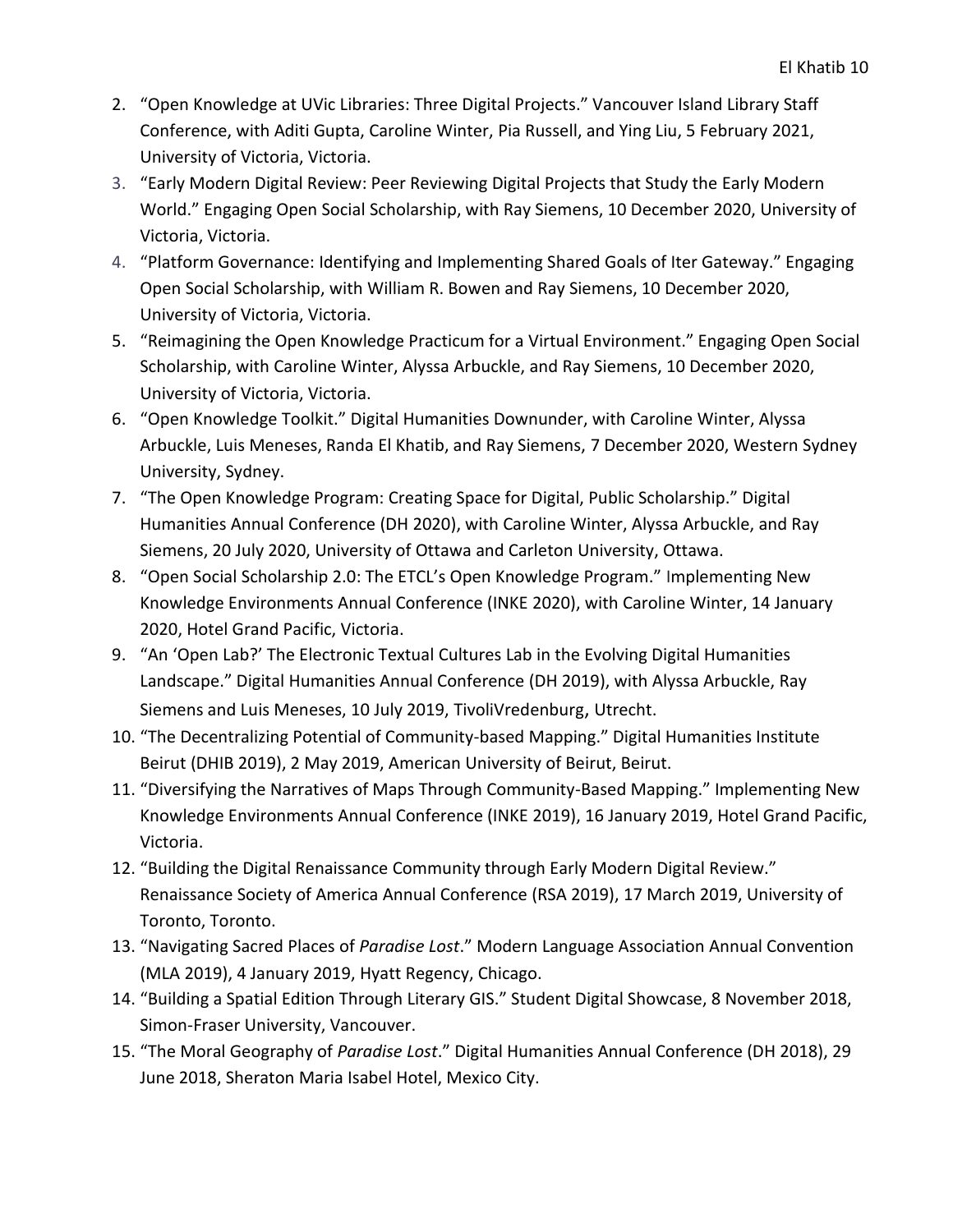- 16. "Exploring the Literary Geography of *Paradise Lost*." Spatial Humanities 2018, with Marcel Schaeben, 21 September 2018, Lancaster University, Lancaster.
- 17. "Social Knowledge Creation in Action." Digital Humanities Annual Conference (DH 2018), with Alyssa Arbuckle and Ray Siemens, 27 June 2018, Sheraton Maria Isabel Hotel, Mexico City.
- 18. "Remapping the Literary Cartography of *Paradise Lost*." Canadian Society for Digital Humanities Annual Conference (CSDH 2018), Congress 2018, 27 May 2018, University of Regina, Regina.
- 19. "Visualizing Spatial Paradigms of *Paradise Lost*." Renaissance Society of America Annual Conference (RSA 2018), 22 March 2018, Hilton New Orleans Riverside, New Orleans.
- 20. "Creating Community-Driven Gazetteers." Implementing New Knowledge Environments Annual Conference (INKE 2018), 10 January 2018, Laurel Point, Victoria.
- 21. "What do Memes Want?" Modern Language Association Annual Convention (MLA 2018), 5 January 2018, Hilton Midtown, New York.
- 22. "Cartographic Artistry in the Renaissance Codex." Society for the History of Authorship, Reading, and Publishing (SHARP 2017), 10 June 2017, University of Victoria, Victoria.
- 23. "Italian Cities Through Foreign Quills: Prototyping within and Across the Disciplines." Renaissance Society of America Annual Conference (RSA 2017), 31 March 2017, The Palmer House Hilton, Chicago.
- 24. "Sharing is Caring: The Culture of Reuse." Implementing New Knowledge Environments Annual Conference (INKE 2017), 18 January 2017, Laurel Point, Victoria.
- 25. "Foundations for On-Campus Open Social Scholarship Activities." Implementing New Knowledge Environments Annual Conference (INKE 2017), with Alyssa Arbuckle and Ray Siemens, 18 January 2017, Laurel Point, Victoria.
- 26. "TopoText: Interactive Digital Mapping of Literary Text." 26th International Conference on Computational Linguistics (COLING 2016), with David Joseph Wrisley (presenter), Julia El Zini, Shady Elbassouani, and Mohamad Jaber, 11 December 2016, Kyoto.
- 27. "Interventions in Academic Community." How to do Things with Millions of Words, with Arbuckle, Alyssa, Tracey El Hajj, and Lindsey Seatter, 4 November 2016, Green College, University of British Columbia, Vancouver.
- 28. "Implementing Modes of Interactive Mapping." The European Summer University in Digital Humanities (ESUDH 2016), 20 July 2016, University of Leipzig, Leizpig.
- 29. "TopoText 2.0: Prototyping Modes of Social Knowledge Creation." Implementing New Knowledge Environments Annual Conference, 11 June 2016, University of Victoria, Victoria.
- 30. "Working at the Intersection of Renaissance Studies and DH: An Update on Iter Initiatives." Digital Humanities Summer Institute Colloquium (DHSI 2016), with Lindsey Seatter and William Bowen, Daniel Powell, and Ray Siemens, 7 June 2016, University of Victoria, Victoria.
- 31. "Building and Sustaining Social Digital Scholarship: Iter Community." Renaissance Society of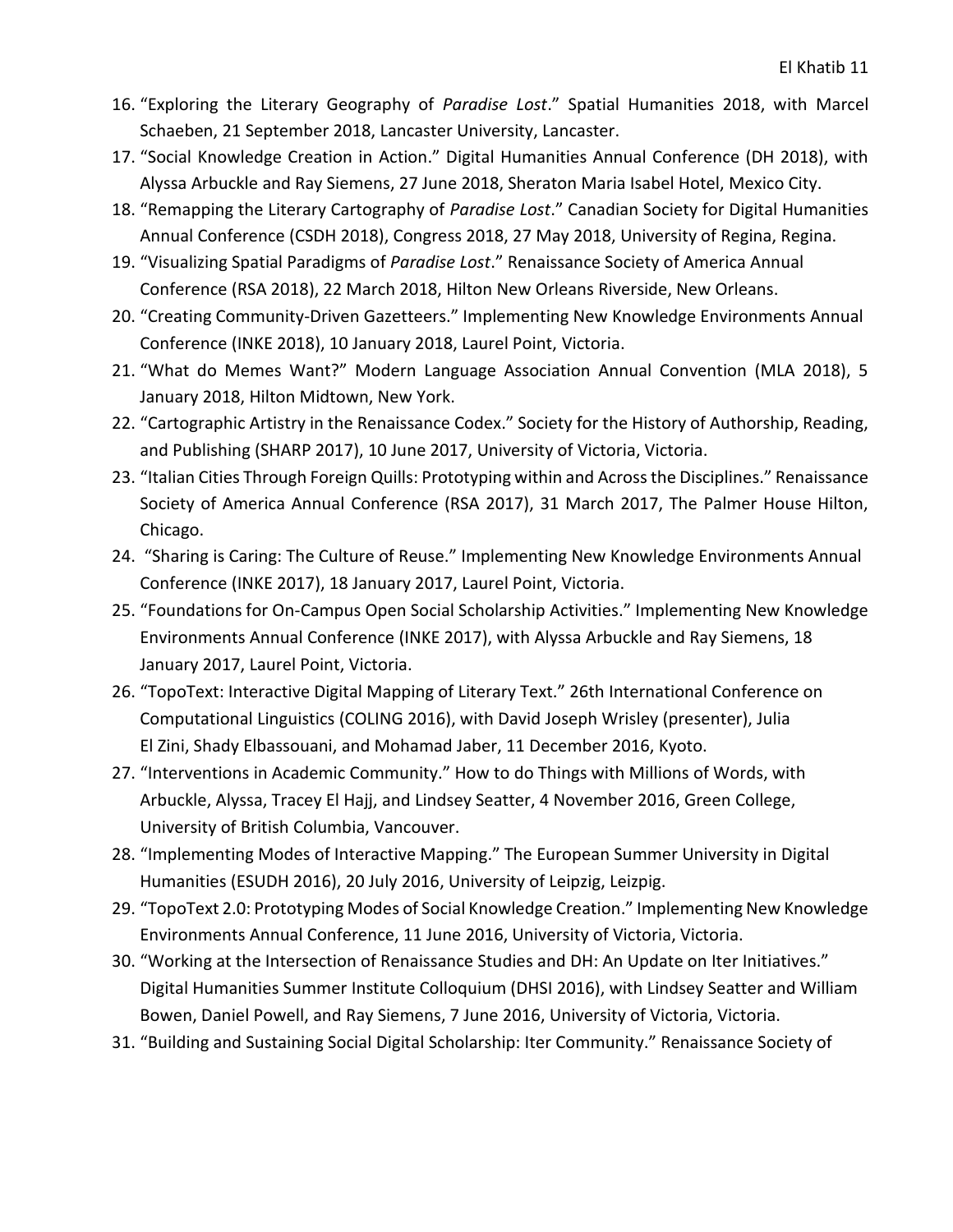America Annual Conference (RSA 2015), with Ray Siemens (presenter), Alyssa Arbuckle, Lindsey Seatter, Shawn DeWolfe, Matthew Hiebert, William Bowen, Tim Sobie, and the Iter Community Research Group, 1 April 2016, Boston.

- 32. "Prototyping Qualitative Elements into Digital Mapping." Cultural, Social and Political Thought Colloquium, 26 February 2016. University of Victoria, Victoria.
- 33. "Building Digital Infrastructure for Sixteenth Century Studies." Sixteenth Century Society and Conference (SCSC 2015), with Lindsey Seatter, 24 October 2015, Sheraton Vancouver Wall Centre Hotel, Vancouver.
- 34. "Social Annotation of Literary Spaces." Social Knowledge Creation in the Humanities Conference, 7 June 2015, University of Victoria, Victoria.
- 35. "A Geocritical Approach to Digital Mapping." Digital Humanities Institute Beirut, 3 March 2015, American University of Beirut, Beirut.
- 36. "Collocating Places and Words in 19<sup>th</sup> Century London." The European Summer University in Digital Humanities (ESUDH 2014), 31 July 2014, University of Leipzig, Leipzig.
- 37. "The Moral Geography of Milton's *Paradise Lost*." Reading Milton Conference, 30 April 2014, American University of Beirut, Beirut.

### FORMAL DIGITAL HUMANITIES TRAINING

| Digital Humanities Summer Institute, University of Victoria                                        | 2019 |
|----------------------------------------------------------------------------------------------------|------|
| Text Analysis with Python and the Natural Language ToolKit                                         |      |
| Instructor: Dr. Aaron Mauro                                                                        |      |
| Renaissance Society of America: Day of Digital Learning, University of Toronto                     |      |
| A Hands-on Introduction to 3D Modelling                                                            |      |
| Instructors: Dr. Molly Taylor-Poleskey and Dr. George Bent                                         |      |
| Digital Humanities Summer Institute, University of Victoria                                        | 2018 |
| <b>Text Mapping as Modelling</b>                                                                   |      |
| Instructor: Dr. Øyvind Eide                                                                        |      |
| Digital Humanities Summer Institute, University of Victoria                                        | 2017 |
| Digital Games as Interactive Tools for Scholarly Research, Communication and Pedagogy              |      |
| Instructor: Dr. Jon Saklofske                                                                      |      |
| The European Summer University in Digital Humanities, University of Leipzig                        | 2016 |
| Searching Linguistic Patterns in Large Text Corpora for Digital Humanities Research                |      |
| Instructors: Dr. Erhard Hinrichs, Dr. Bryan Jurish, Dr. Alexander Geyken, and Dr. Lothar Lemnitzer |      |
| Digital Research Infrastructures in the Humanities: How to Use, Build and Maintain Them            |      |
| Instructor: Dr. Jennifer Edmond                                                                    |      |
| Digital Humanities Summer Institute, University of Victoria                                        | 2015 |
| Scholarscapes Augmented Dissemination via Digital Methods                                          |      |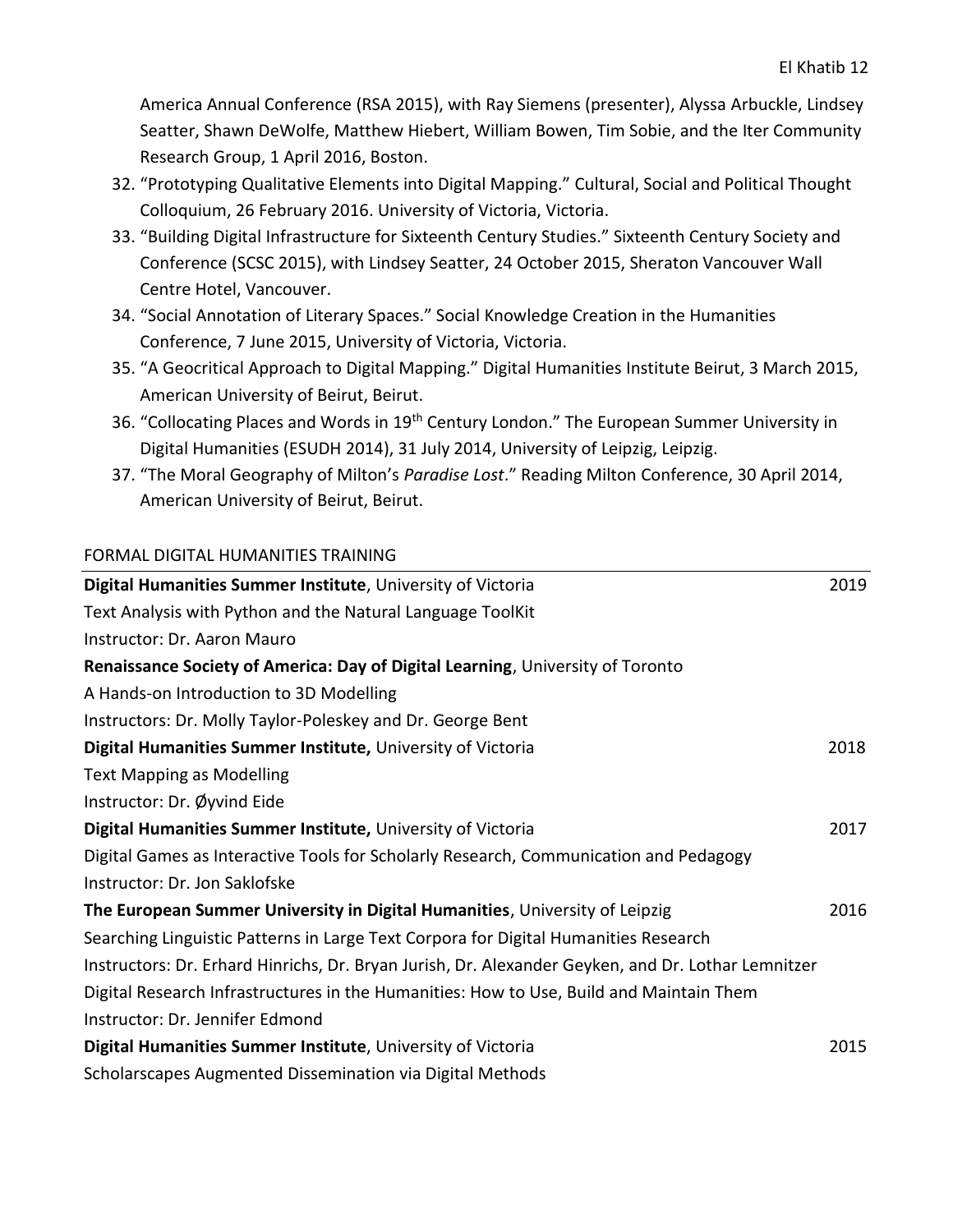| Instructor: Dr. James O'Sullivan                                                                  |      |
|---------------------------------------------------------------------------------------------------|------|
| Python for the Humanities                                                                         |      |
| Instructors: Dr. Jon Simpson and Dr. Dennis Tenen                                                 |      |
| The European Summer University in Digital Humanities, University of Leipzig                       | 2014 |
| Stylometry: Computer-Assisted Analysis of Literary Texts                                          |      |
| Instructors: Dr. Jan Rybicki and Dr. Maciej Eder                                                  |      |
| Digital Archaeology and 3-D Modelling                                                             |      |
| Instructors: Dr. Mattias Lang and Dr. Dieta Svoboda                                               |      |
| <b>SELECT AWARDS and HONORS</b>                                                                   |      |
|                                                                                                   | 2021 |
| University of Toronto Scarborough Postdoctoral Fellowship C\$90,000                               |      |
| Department of Arts, Culture and Media Research, Creative and Professional Practice Grant C\$2,000 |      |
|                                                                                                   | 2020 |
| Tier 1 Graduate Award C\$9,533                                                                    |      |
| Centre for Studies in Religion and Society Graduate Student Fellowship C\$6,000                   |      |
| Renaissance Society of America Travel Grant US\$500                                               |      |
| Iter Travel Grant US\$500                                                                         |      |
| Faculty of Graduate Studies Travel Award C\$600                                                   |      |
| English Department Travel Award C\$600                                                            |      |
|                                                                                                   | 2019 |
| Charles & Ruth Hayward Memorial Scholarship in English Literature C\$10,220                       |      |
| English Department Travel Award \$600                                                             |      |
| Iter at 20 Travel Award \$1550                                                                    |      |
|                                                                                                   | 2018 |
| University of Victoria Fellowship C\$15,000                                                       |      |
| Margot K. Louis Award C\$2450<br>a.r.t.e.s. Graduate School for the Humanities Cologne €1300      |      |
| Digital Humanities Summer Institute Travel Award C\$750                                           |      |
| Canadian Society of Digital Humanities Travel Award C\$750                                        |      |
| New Technologies in Medieval and Renaissance Studies Travel Award US\$600                         |      |
| Faculty of Graduate Studies Travel Grant C\$600                                                   |      |
| Modern Language Association Travel Grant US\$400                                                  |      |
| Alliance of Digital Humanities Bursary Award €500                                                 |      |
| English Department Travel Award C\$300                                                            |      |
|                                                                                                   | 2017 |

University of Victoria Fellowship C\$15,000